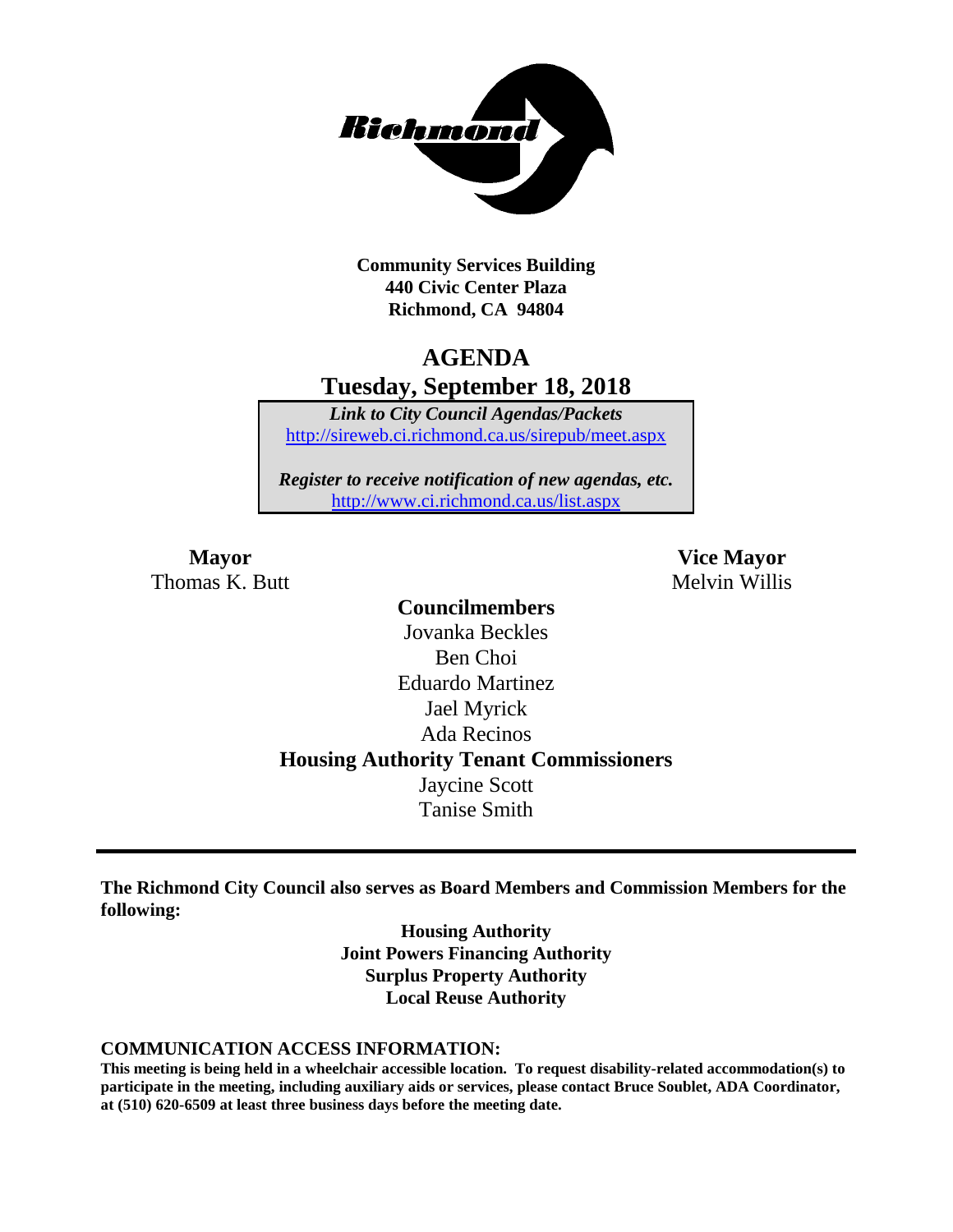# **MEETING PROCEDURES**

The City of Richmond encourages community participation at its City Council meetings and has established procedures that are intended to accommodate public input in a timely and time-sensitive way. As a courtesy to all members of the public who wish to participate in City Council meetings, please observe the following procedures:

**PUBLIC COMMENT ON AGENDA ITEMS:** Anyone who desires to address the City Council on items appearing on the agenda must complete and file a pink speaker's card with the City Clerk **prior** to the City Council's consideration of the item. Once the City Clerk has announced the item, no person shall be permitted to speak on the item other than those persons who have submitted their names to the City Clerk. Your name will be called when the item is announced for discussion. **Each speaker will be allowed up to TWO (2) MINUTES to address the City Council on NON-PUBLIC HEARING items listed on the agenda. Speakers are allowed up to THREE (3) minutes on PUBLIC HEARING items.**

**OPEN FORUM FOR PUBLIC COMMENT:** Individuals who would like to address the City Council on matters not listed on the agenda or on items remaining on the consent calendar may do so under Open Forum. All speakers must complete and file a pink speaker's card with the City Clerk **prior** to the commencement of Open Forum. The amount of time allotted to individual speakers shall be determined based on the number of persons requesting to speak during this item. **The time allocation for each speaker will be as follows:** 15 or fewer speakers, a maximum of 2 minutes; 16 to 24 speakers, a maximum of 1 and one-half minutes; and 25 or more speakers, a maximum of 1 minute.

### **SPEAKERS ARE REQUESTED TO OCCUPY THE RESERVED SEATS IN THE FRONT ROW BEHIND THE SPEAKER'S PODIUM AS THEIR NAME IS ANNOUNCED BY THE CITY CLERK.**

**CONSENT CALENDAR:** Consent Calendar items are considered routine and will be enacted, approved or adopted by one motion unless a request for removal for discussion or explanation is received from the audience or the City Council. A member of the audience requesting to remove an item, sponsored by City staff, from the Consent Calendar must first complete a speaker's card and discuss the item with a City staff person who has knowledge of the subject material, prior to filing the card with the City Clerk and **prior** to the City Council's consideration of Agenda Review. Councilmembers who request to remove an item from the consent calendar must do so during Agenda Review. An item removed from the Consent Calendar may be placed anywhere on the agenda following the City Council's agenda review.

**CONDUCT AT MEETINGS:** Richmond City Council meetings are limited public forums during which the City strives to provide an open, safe atmosphere and promote robust public debate. Members of the public, however, must comply with state law, as well as the City's laws and procedures and may not actually disrupt the orderly conduct of these meetings. The public, for example, may not shout or use amplifying devices, must submit comment cards and speak during their allotted time, may not create a physical disturbance, may not speak on matters unrelated to issues within the jurisdiction of the City Council or the agenda item at hand, and may not cause immediate threats to public safety.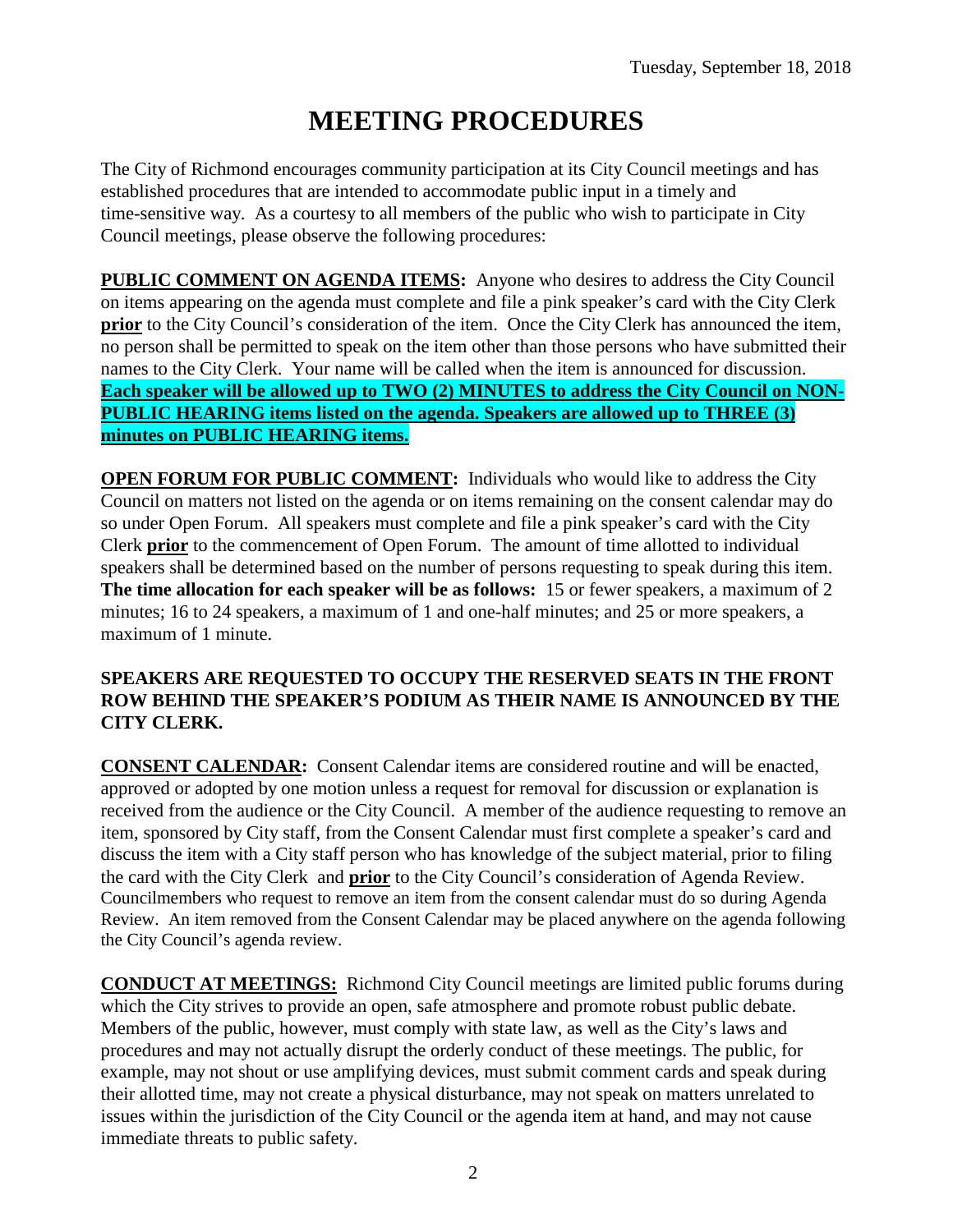**CITY HARASSMENT POLICY:** The City invites public comment and critique about its operations, including comment about the performance of its public officials and employees, at the public meetings of the City Council and boards and commissions. However, discriminatory or harassing comments about or in the presence of City employees, even comments by third parties, may create a hostile work environment, if severe or pervasive. The City prohibits harassment against an applicant, employee, or contractor on the basis of race, religious creed, color, national origin, ancestry, physical disability, medical condition, mental disability, marital status, sex (including pregnancy, childbirth, and related medical conditions), sexual orientation, gender identity, age or veteran status, or any other characteristic protected by federal, state or local law. In order to acknowledge the public's right to comment on City operations at public meetings, which could include comments that violate the City's harassment policy if such comments do not cause an actual disruption under the Council Rules and Procedures, while taking reasonable steps to protect City employees from discrimination and harassment, City Boards and Commissions shall adhere to the following procedures. If any person makes a harassing remark at a public meeting that violates the above City policy prohibiting harassment, the presiding officer of the meeting may, at the conclusion of the speaker's remarks and allotted time: (a) remind the public that the City's Policy Regarding Harassment of its Employees is contained in the written posted agenda; and (b) state that comments in violation of City policy are not condoned by the City and will play no role in City decisions. If any person makes a harassing remark at a public meeting that violates the above City policy, any City employee in the room who is offended by remarks violating the City's policy is excused from attendance at the meeting. No City employee is compelled to remain in attendance where it appears likely that speakers will make further harassing comments. If an employee leaves a City meeting for this reason, the presiding officer may send a designee to notify any offended employee who has left the meeting when those comments are likely concluded so that the employee may return to the meeting. The presiding officer may remind an employee or any council or board or commission member that he or she may leave the meeting if a remark violating the City's harassment policy is made. These procedures supplement the Council Rules and Procedures relating to disruption of orderly conduct at Council meetings.

Any law enforcement officer on duty or whose service is commanded by the presiding officer shall be Sergeant-at-Arms of the Council meetings. He/she, or they, shall carry out all orders and instructions given by the presiding officer for the purpose of maintaining order and decorum at the Council meetings (City Council Rules of Procedure and Order Section III F, RMC Section 2.12.030).

**\*\*\*\*\*\*\*\*\*\*\*\*\*\*\*\*\*\*\*\*\*\*\*\*\*\*\*\*\*\*\*\*\*\*\*\*\*\*\*\*\*\*\*\*\*\*\*\*\*\*\*\*\*\*\*\*\*\***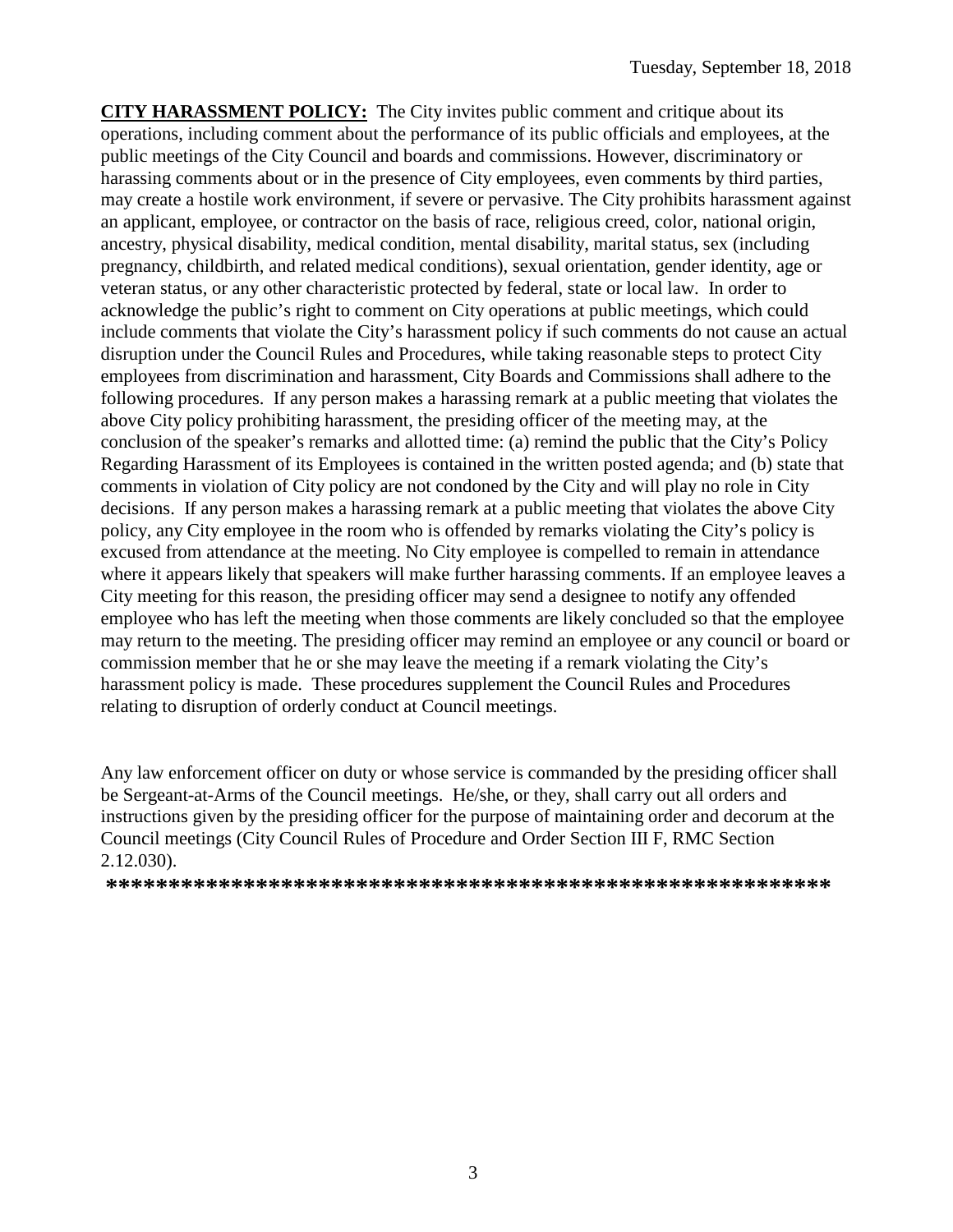# **OPEN SESSION TO HEAR PUBLIC COMMENT BEFORE CLOSED SESSION**

5:00 p.m.

### **A. ROLL CALL**

### **B. PUBLIC COMMENT BEFORE CLOSED SESSION**

### **C. ADJOURN TO CLOSED SESSION**

### **CLOSED SESSION**

Shimada Room of the Community Services Building

### **CITY COUNCIL**

CONFERENCE WITH LEGAL COUNSEL - EXISTING LITIGATION (Subdivision [a] of Government Code Section 54956.9):

SPRAWLDEF vs. City of Richmond

Flowers vs. City of Richmond et al.

PUBLIC EMPLOYEE APPOINTMENT (Government Code Section 54957.6):

Title: Acting City Manager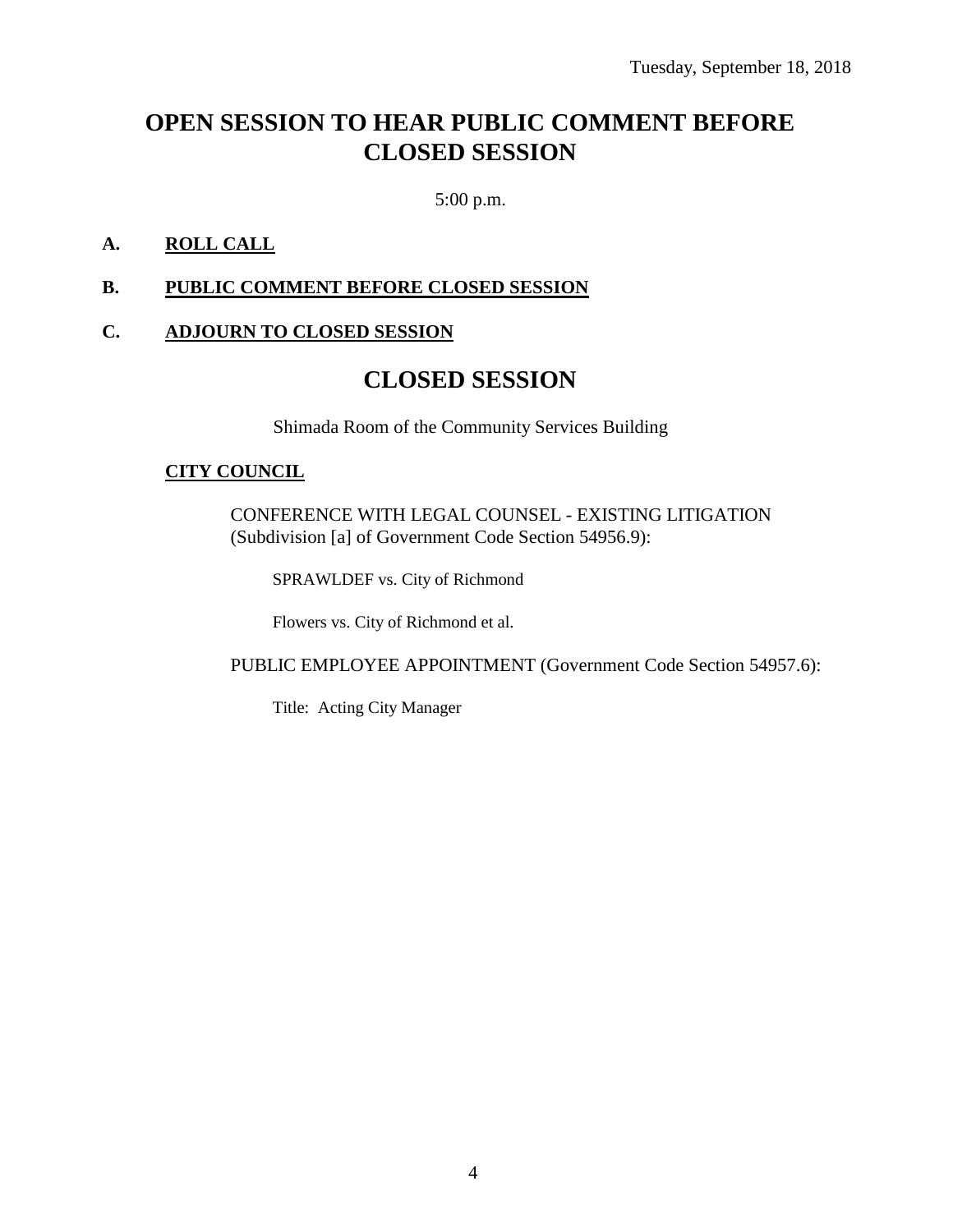# **REGULAR MEETING OF THE RICHMOND CITY COUNCIL**

6:30 p.m.

- **A. PLEDGE TO THE FLAG**
- **B. ROLL CALL**
- **C. STATEMENT OF CONFLICT OF INTEREST**
- **D. AGENDA REVIEW**

### **E. REPORT FROM THE CITY ATTORNEY OF FINAL DECISIONS MADE DURING CLOSED SESSION**

- **F. REPORT FROM THE CITY MANAGER**
- **G. OPEN FORUM FOR PUBLIC COMMENT**

### **H. CITY COUNCIL CONSENT CALENDAR**

- **H-1.** APPROVE the city manager, or his designee, to execute an interagency agreement with the County of Contra Costa, in the amount of \$200,000, for a term beginning October 1, 2018, and ending September 30, 2020, in order to pay the City for assistance staffing the North Richmond Mitigation Fee Committee and jointly administering the implementation of City/County approved Expenditure Plans - City Manager's Office (Richard Mitchell/LaShonda White 620-6512).
- **H-2.** ACCEPT and APPROPRIATE a two-year \$160,000 grant award to the City Manager's Office from TransForm for the Car Sharing and Mobility Hubs in Affordable Housing project; APPROVE an agreement with TransForm to complete outreach, education, and coordination tasks related to the grant-funded project; and AUTHORIZE the city manager to enter into a two-year contract with the Richmond Community Foundation, in an amount not to exceed \$120,000, to assist in the performance of grant-related tasks - Planning and Building Services Department and City Manager's Office (Richard Mitchell 620-6706/Lina Velasco 620-6841/LaShonda White 620-6512).
- **H-3.** RECEIVE the monthly report on Point Molate activities for the month of July 2018 - City Manager's Office (Richard Mitchell/Craig Murray 620-6512)
- **H-4.** APPROVE the City of Richmond's response to Grand Jury Report No. 1808 entitled, "Joint Powers Authorities," and submittal of the response to the foreperson of the 2017-2018 Contra Costa County Civil Grand Jury - City Manager's Office (Richard Mitchell/LaShonda White 620-6512).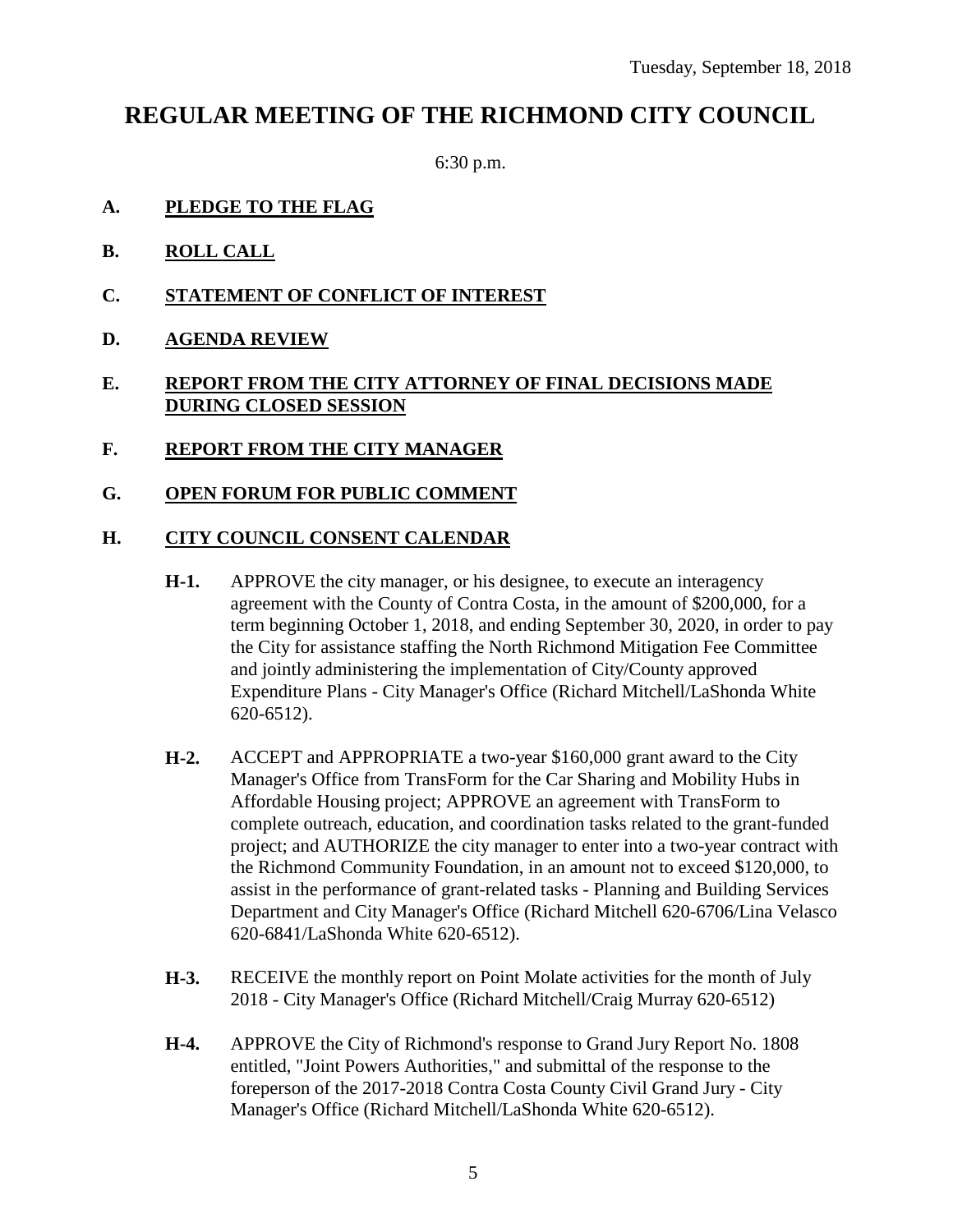- **H-5.** AUTHORIZE the Richmond Police Department to participate in the State of California rental vehicle program for the purpose of securing unmarked police vehicles with Enterprise Holdings Incorporated in an amount not to exceed \$360,000 from July 1, 2018, to June 30, 2021 - Police Department (Chief Allwyn Brown 621-1802).
- **H-6.** APPROVE the purchase of the software upgrade dongles from Motorola Solutions. The proposed Motorola Solution equipment in an amount not to exceed \$110,608 - Police Department (Chief Allwyn Brown 621-1802).
- **H-7.** APPROVE standing orders with Hanson Aggregates, Dutra Materials and Syar Industriesm, Inc. to provide asphalt for paving and pothole repairs in an amount not to exceed \$10,000,000 per contract term, per vendor for five years - Engineering and Capital Improvement Projects Department (Yader A. Bermudez 774-6300).
- **H-8.** ADOPT a resolution authorizing the city manager to execute reoccurring contracts for fiscal year 2018-19 with Contra Costa County, Stege Sanitary District, West County Wastewater District and the State of California Water Resources Control Board at an aggregate annual amount of \$828,694 - Water Resource Recovery Department (Ryan Smith 620-5486/Mary Phelps 621-1269).
- **H-9.** APPROVE actions to update the Planning Commission; APPOINT Nancy Baer, reappointment, seat #1, term expiration date June 30, 2020, Jen Loy, reappointment, seat #2, term expiration date June 30, 2020, Andrew Butt, reappointment, seat #4, term expiration date June 30, 2020, Yu-Hsiang 'Michael' Huang, reappointment, seat #5, term expiration date June 30, 2020, Claudia Garcia, reappointment, seat #6, term expiration date June 30, 2020, and Macy Leung, new appointment, seat #7, term expiration date June 30, 2020 - Office of the Mayor (Mayor Tom Butt 620-6503).
- **H-10.** APPROVE actions to update the Arts and Culture Commission; APPOINT Steven Robinson, new appointment, seat #3, filling an unexpired term with a term expiration date of January 31, 2019 - Office of the Mayor (Mayor Tom Butt 620-6503).
- **H-11.** APPROVE actions to update the Library Commission; APPOINT David Duer, reappointment, seat #3, term expiration date July 1, 2021, Cordell Hindler, reappointment, seat #5, term expiration date July 1, 2021 - Office of the Mayor (Mayor Tom Butt 620-6503).
- **H-12.** APPROVE actions to update the Commission on Aging; APPOINT Bernadette Garcia-Roger, new appointment, seat #8, term expiration May 19, 2021, Catherine Burkhart, new appointment, seat #11, term expiration date May 19, 2021 - Office of the Mayor (Mayor Tom Butt 620-6503).